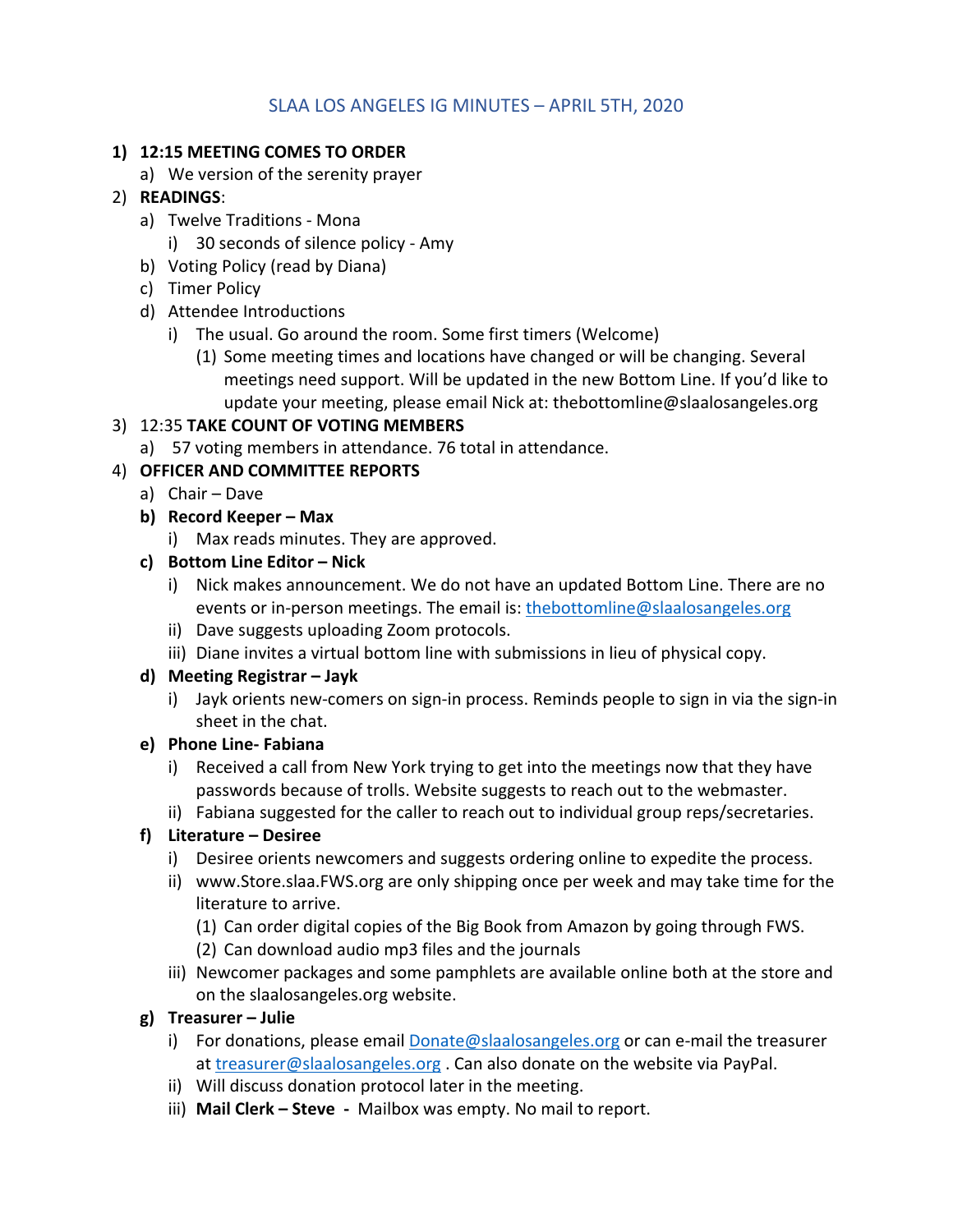#### **h) Journal ‐ Glenn**

- i) Describes the journal. A meeting in print. Looking to have new subscribers.
- ii) If you submit, it will probably get published…
- iii) Question of the day: How do you deal with fear in recovery? Have you had a particularly fearful situation that program tools have helped you overcome? (1) Deadline is May  $15<sup>th</sup>$ .
- iv) Journal committee is working on an app to have it online. Meeting in your pocket.
- v) Please bring **BACK** the submissions once they've been filled out.

#### **i) Webmaster ‐ Diane**

- i) 12,000 page views. 6000 were current meetings pages. Welcome pages were 3300 views. Few hundred for others.
- ii) New website is up.
- iii) New page for the registrar for meeting information.
	- (1) Suggests new page for virtual meetings.
- iv) Suggestions or questions, Please e-mail webmaster@slaalosangeles.org

#### **j) Workshops & Retreats – Beau**

i) Paused as of now

#### **12:45**

#### **k) Jails & Treatments – Glenn**

- i) Jails are closed.
- ii) Attempting to create virtual meetings for Tarzana treatment center.
- iii) New Sheriff. Application process is easier. Doesn't need to be notarized and can be e‐mailed.
- iv) Think about creating J&T reps for each group as well as having a donation.
- v) Creating a list of people available to sponsor and will distribute to treatment centers
- vi) If interested, email jandt@slaalosangeles.org and Glenn can put you in touch with Mark R who can help with the application process.

## **l) ABM Delegates – Carol**

i) No announcements.

## **m) Speaker List Keeper – Kevin**

i) Has a list of speakers for meetings. Email: speakerslist@slaalosangeles.org

## **n) Literature Copier – Nick**

i) Will have more Newcomer Packets next month. You can get a copy of the Newcomer Packet as a pdf version online.

## **o) Conference Committees**

## **i) Literature Committee Conduit – Lisa**

- (1) Voted to send the motion that we change the meditation book back to the original 2018 approved with "Top‐Line Statements" instead of "Affirmations".
- (2) Still taking registration for the ABM. They need people to register. They will be giving full refunds up until May.
- (3) Step Questions workbook has been approved by the Board Outreach Committee and will be moving final approval.
- (4) Fabiana posts "Guidelines for Outreach Calls". This is up for approval.
- (5) "Sober Dating Questions Pamphlet" also up for approval.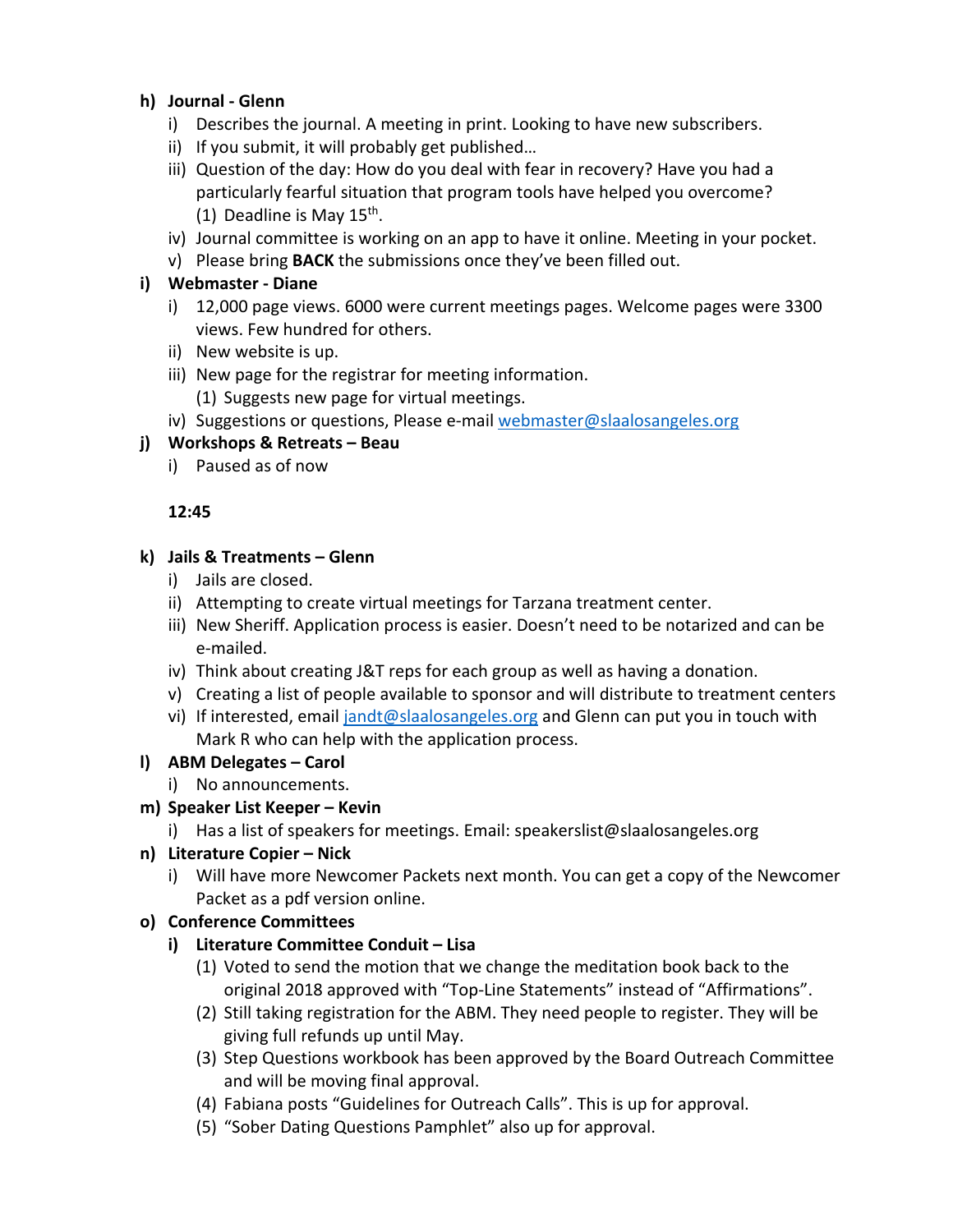- **ii) Sponsorship Committee Conduit – Chris**
	- (1) No announcements.
- **iii) Steps, Traditions and Concepts – Jayk**
	- (1) Developing a Twelve Concepts workbook. Currently in draft form.
	- (2) Reviewed writing about concept 11.
	- (3) Discussed an issue about safety in the meetings.
	- (4) Discussed doing a presentation at the IRC.
	- (5) Answer questions regarding the steps, traditions and concepts. All answers are on the website FWS.org
- **iv) Translation Committee Conduit ‐ Donna**
	- (1) No announcement.
- **v) Diversity Committee Conduit –Manuel**
	- (1) Discussed refining their "Response Questionnaire" submission to ABM.
- **vi) Audio Library Committee Conduit – Mel**
	- (1) Have created a pamphlet for distribution describing the submission process.
	- (2) Created an audio library page on the intergroup website with links to a Google Drive account. MP3s will be pre‐screened by the commitment holder for graphic descriptions, etc.
	- (3) Created a written agreement for speakers in the interest of liability needs to be signed for submission.
	- (4) Submissions and questions, please email: audio@slaalosangeles.org
	- (5) Upon submission, the shares will be screened and reviewed by the conduit.
	- (6) Requirement is that the waiver is completed. The waiver is available at tinyurl.com/audiowaiver
	- (7) Have opened the possibility of self‐recorded submissions as well.
- **p) SLAA Los Angeles Board of Trustees – Jenny**
	- i) No announcement
- **q) FWS Board of Trustees – Christina**
	- i) Is still in business. Appreciate donations.
	- ii) "The Gift of No Contact" has been approved.

## UNFINISHED BUSINESS

## **r) Motion to create "Virtual Meeting Registrar" commitment.**

- i) Background: Virtual meetings were created by SLAA Members as a way to have meetings during this crisis. A couple of folks were spearheading the organization of those meetings into a Google drive account. Intergroup intervened and suggested that there is oversight so that it can be listed on the Intergroup Website. All documents on the existing Google Drive would be transferred to the Virtual Meeting Registrar's account and they would be responsible for upkeep. All contact information is offline to protect anonymity. Temporary 3‐Month commitment.
- ii) Suggests a motion for "IT Security Commitment" to protect anonymity. This person would work in conjunction with "Virtual Meeting Registrar" for web security.
- iii) This would be a temporary commitment and would be revaluated in the future however there is a chance that these virtual meetings would continue in the future.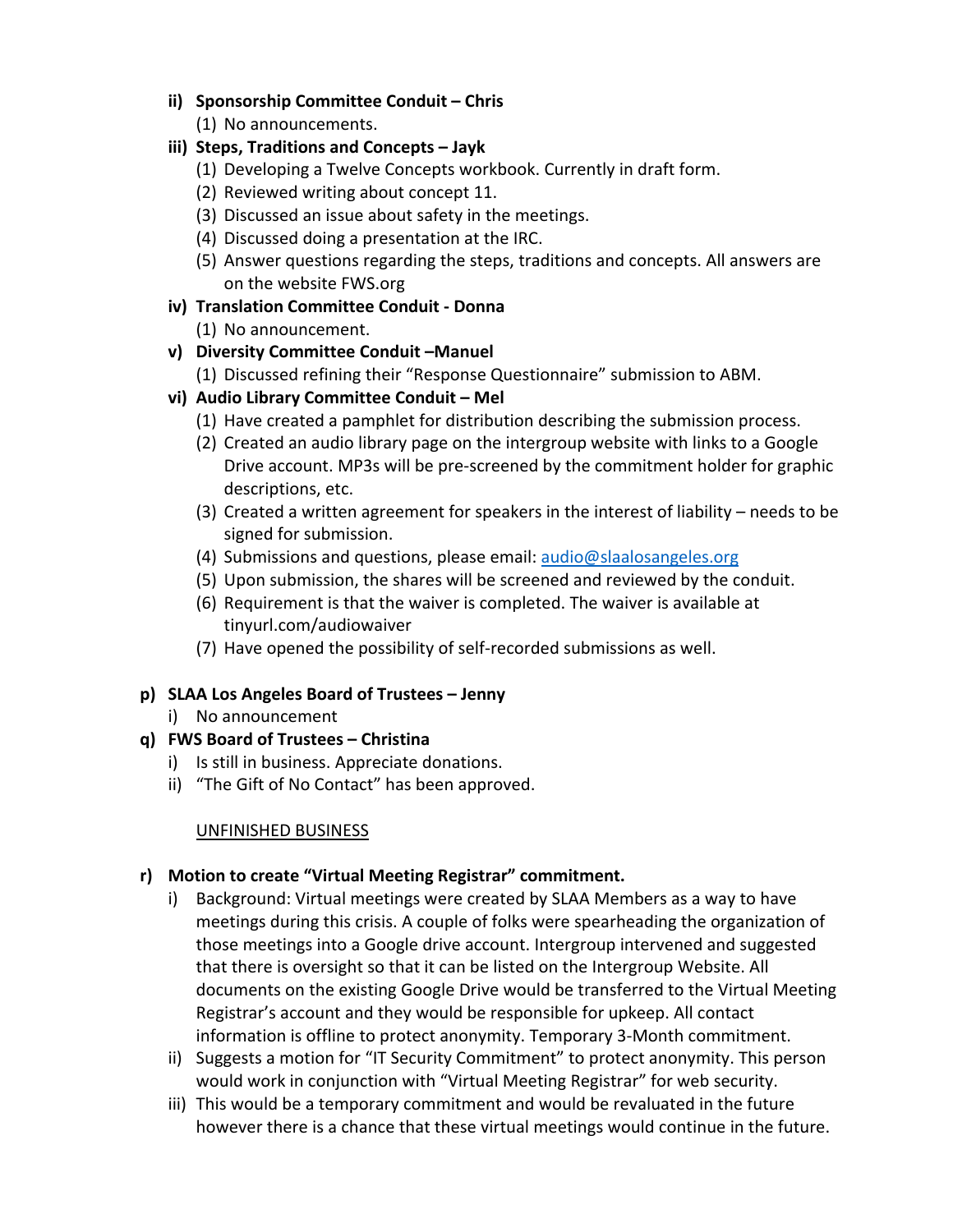- iv) Jayk comments that there has been an ad‐hoc committee with more experience and expertise with the technology, suggests giving them official responsibility.
	- (1) There are a lot of questions about how to run a Zoom Meeting.
	- (2) Facility with Zoom and Google Drive.
- v) Diane suggests putting the information on the website for more security.
	- (1) Leanne responds that the new "Virtual Meeting Registrar" would facilitate the transfer of the information.
- vi) Joy asks about private passwords.
	- (1) Leanne responds having a backend password list that would be distributed.
- vii) Paul S. wants to address how we would create a pathway for newcomers to find meetings.
	- (1) Leanne suggests that this position may also serve as a newcomer liaison.

## viii)**PROS AND CONS**

- (1) Pro ‐ centralizing information would be beneficial
- (2) Pro temporary and a trial period. Lots of work to be done and can use help.
- (3) Pro need something unified now that security is an issue. Helps with access.
- (4) Con duplicating roles and responsibilities.
- (5) Con Wanted to give the task‐force autonomy but this may be overkill.
- (6) Point of information technology committee could be involved with this as well.
- ix) MOTION PASSES
- 5) NOMINATIONS FOR VIRTUAL MEETING REGISTRAR
	- a) Rachel volunteers to do the Virtual Meeting Registrar position.
	- b) Nomination carries for Rachel.

#### MOTION TO EXTEND THE MEETING THIRTY MINUTES ‐ APPROVED

- **6) Motion for intergroup to adopt to these procedures as their security policy for online meetings. A recommendation that can be modified and added to. Suggestions below:**
	- a) SLAA LA Zoom Meeting Security Procedures:
		- 1. Don't share links publicly
		- 2. Require a meeting password

Secretary or Group Rep. or Registrar can distribute the info privately to participants

3. Don't publicly share the meeting – ONLY HOST should share

Meeting Options

UNCHECK enable join before host

CHECK Enable waiting Room

UNCHECK Record the meeting in the cloud

#### **7) Motion to create and elect a "Meeting Security Advisor" that would help implement security procedures. Temporary 3‐Month commitment.**

## **a) PROS and CONS**

- i) Pro- personal security and anonymity is paramount. Need someone who can help protect anonymity while maintaining an open door for newcomers.
- ii) Pro security needs will change. Important to have a central point of contact.
- iii) Pro Someone who has passwords.
- iv) Con seems complicated